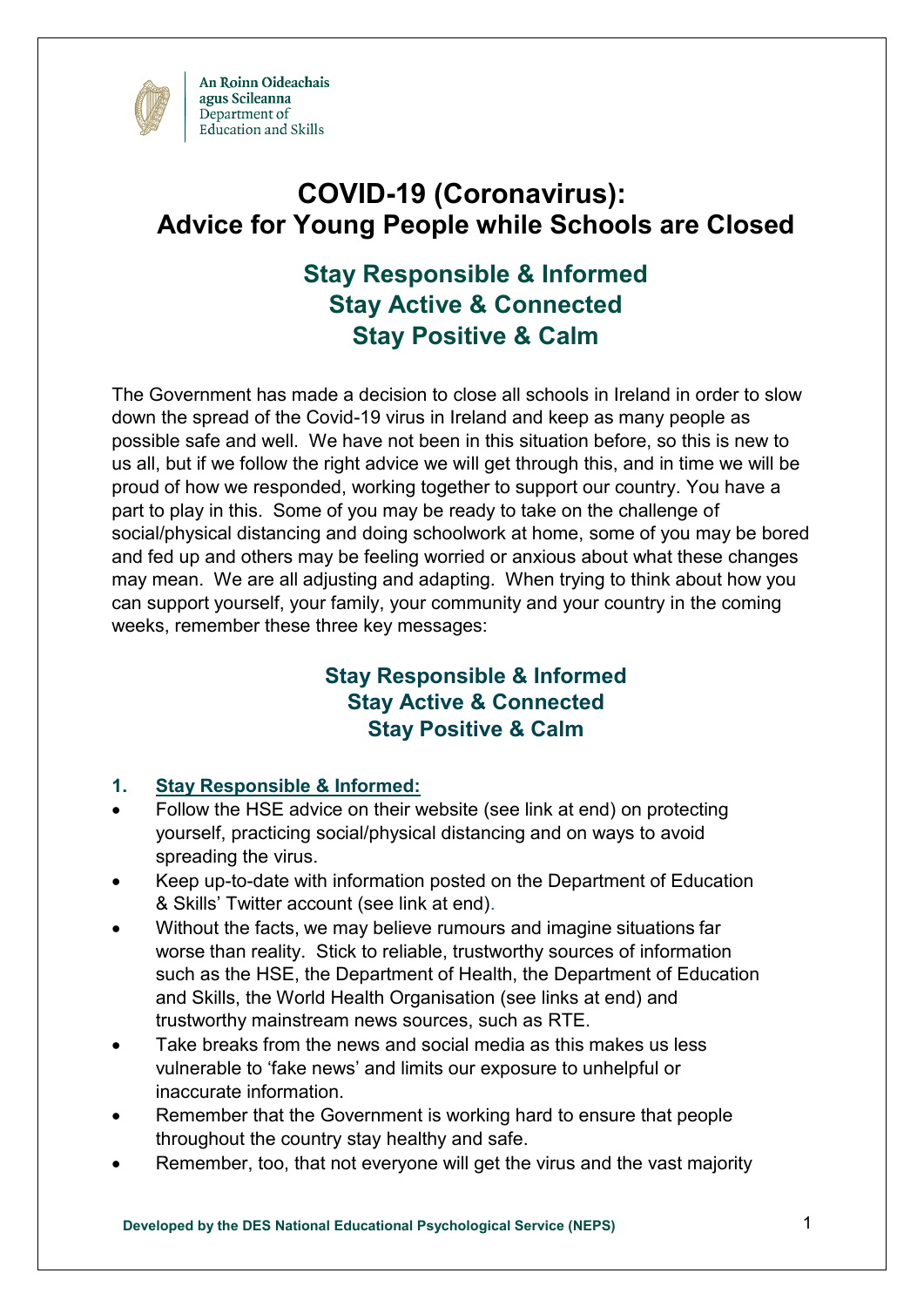

An Roinn Oideachais agus Scileanna Department of Education and Skills

who get it will recover fully. At times like this we all need to support each other:

- o Be kind and look out for each other.
- o Remember no individual or group is 'responsible' for the virus.
- o Making negative comments about others in relation to the virus is not helpful, it's important to challenge your friends and family if they are doing this.
- $\circ$  If people you know get the virus remember that it's not their fault. They have been unlucky and need our support.





## **2. Stay Active & Connected:**

**Routines and schedules** are the key to getting through this new phase of our lives. Making our days structured and predictable will help us feel secure and reassured. Schools have closed and this has changed our regular daily routines. During this time of Covid-19 let's create new routines. Keeping busy, having a sense of purpose and feeling in control of our time is very important. You can help yourself get through this time by creating a *Plan for the Day*, every evening for the day ahead (see link at end). Following your normal school day can be your guide. Don't forget to discuss your plan with your family to make sure that your scheduling of mealtimes, showering, computer time etc. works for everyone in the house. When you are creating your *Plan for the Day* think about the following:

 **Include some basic daily activities:** Sleep is good for your health and wellbeing so it's important to get plenty of sleep - eight to twelve hours is recommended for young people. Leaving your phone/laptop/tablet outside of your bedroom will help you to get a good night's sleep. It's also important to eat healthily, to drink lots of water and to take care of personal hygiene. Aim to include sleep, taking exercise, showering and getting dressed into your daily routine.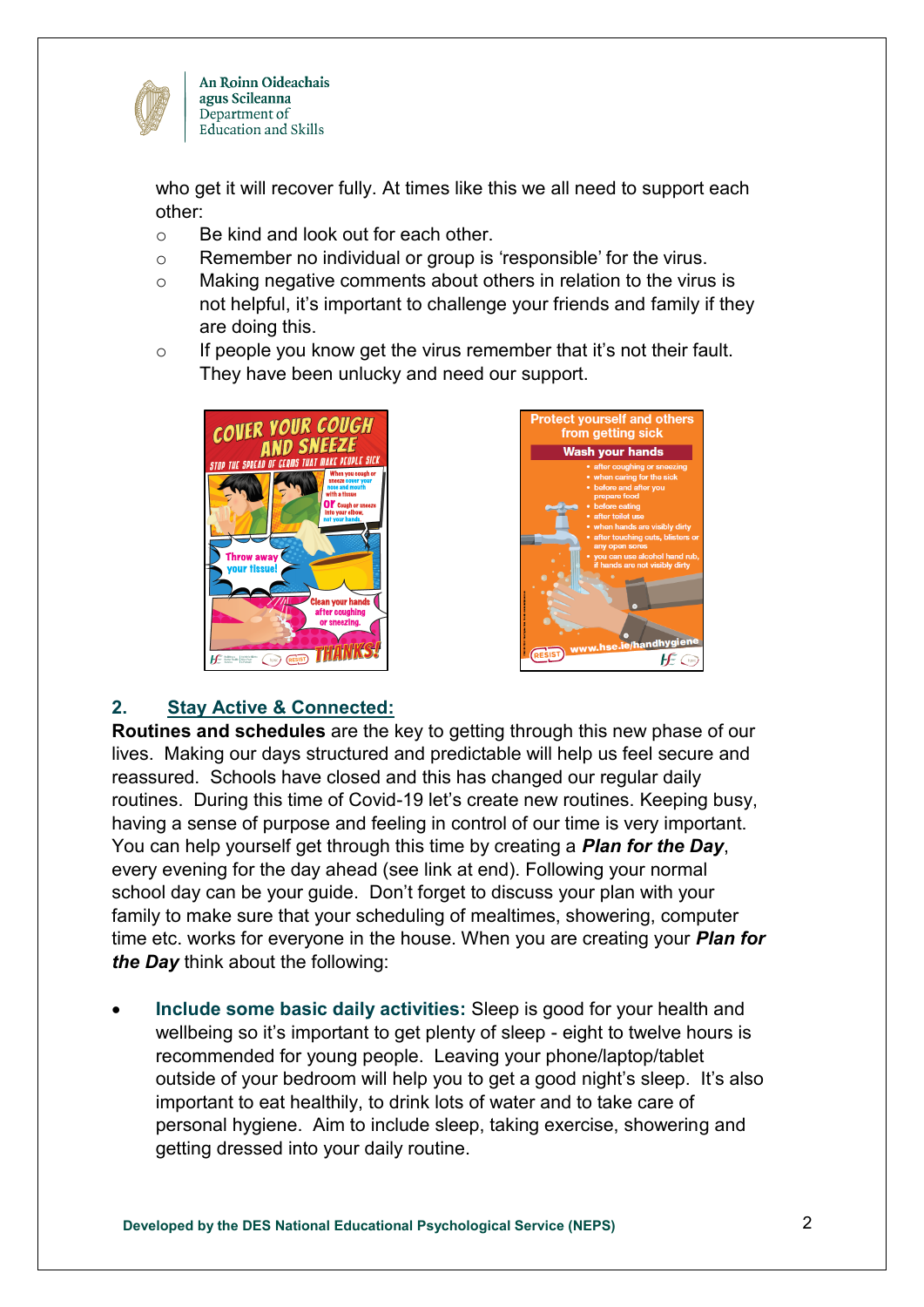

An Roinn Oideachais agus Scileanna Department of Education and Skills

#### **Include some physical activity & housework:**

- o Going for a walk or run/doing weights/jumping on a trampoline/ following an exercise routine on line or by using an App
- o Tidying your room (make your bed/keep your space clean and tidy)
- o Helping with the housework (empty and load the dishwasher/mow the lawn/wash the car/vacuum/ help with the shopping/with cooking/with washing & ironing)

#### **Include some social activity:**

- o We all find it hard to be away from our friends and to practice physical/social distancing. Use technology to stay in touch, and if you absolutely have to meet a friend you must stay **two metres apart**. (The Government really needs your help with this.)
- o If you have relatives, family or neighbours who may be lonely or who live alone, why not give them a ring? Remember in particular older relatives.
- o Reconnect with your family. Find similar interests and plan to watch TV together, play board games/make a jigsaw or help with the housework together. Maybe you can help a younger brother or sister with their schoolwork.

## **Include enjoyable and creative activities:**

- o Try something new. Use YouTube to take up a new hobby.
- o Do a crossword, read, draw, paint, write or listen to music.
- o Capture each day by documenting it through writing, recording or photography. Keep a journal/diary of this time. It might be something that you will really value in the future.
- o Write/email a letter to a friend or relative or elderly neighbour.
- o Watch a favourite TV programme.
- o Share and enjoy fun TikToks with friends.
- o Prepare a meal. Bake a cake.

#### **Include schoolwork:**

- $\circ$  It is important that your new routine on weekdays mirrors the normal school day, as much as possible. One option may be to follow the order of subjects as they appear on your usual school timetable. Another option may be to take a short break after what is the usual length of a class period in your school.
- o It is important that you make time each day to complete some schoolwork. Keep a log of what you have worked on each day.
- o Some schools are using technology to support students with their schoolwork. If your school is doing this, remember to check the school website and your email regularly.